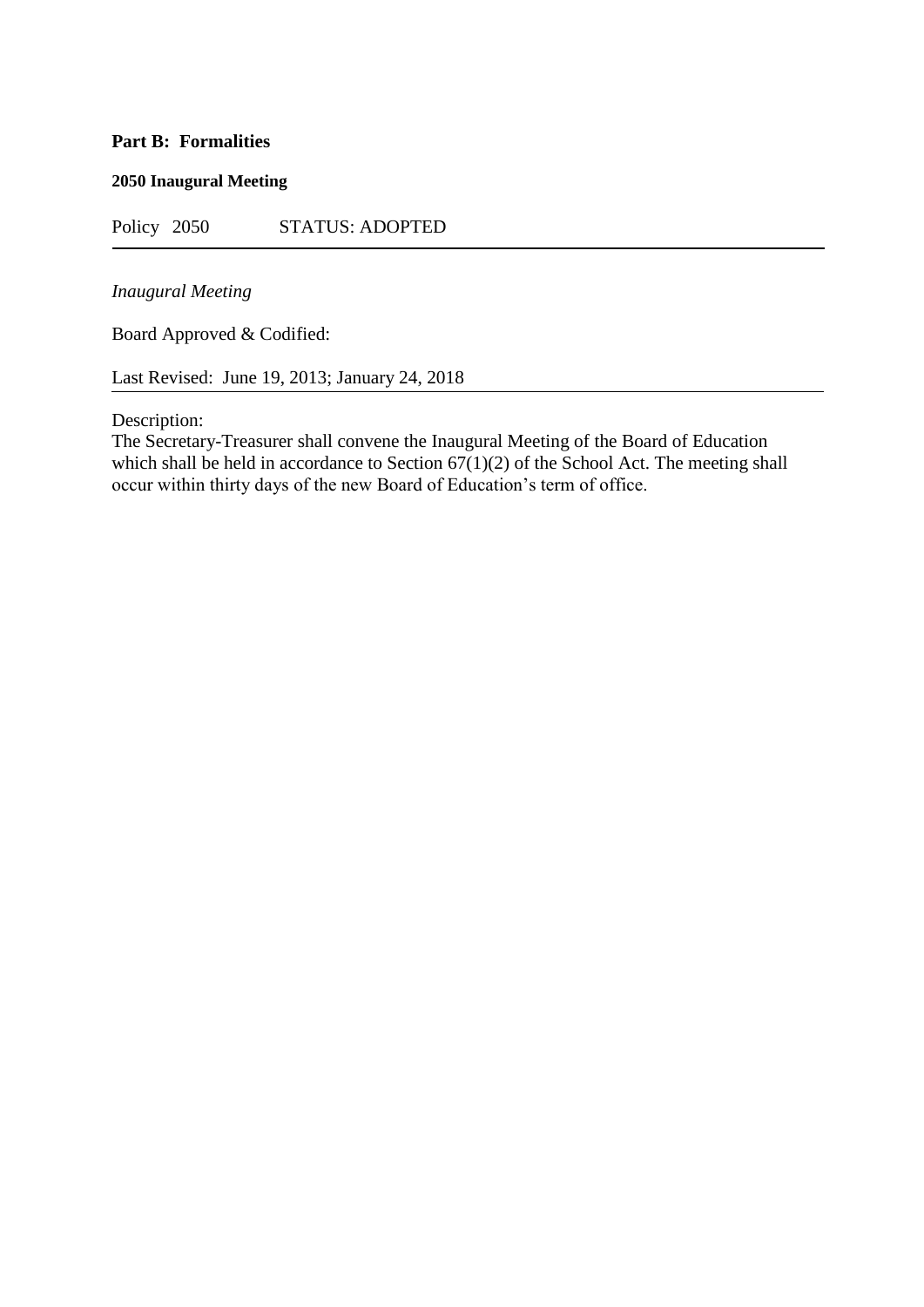### *Inaugural Meeting*

Board Approved & Codified:

Last Revised: June 19, 2013; January 24, 2018

#### Description:

#### **CONDUCTING THE INAUGURAL MEETING:**

- 1. The Interim Chairperson of the Inaugural Meeting shall be the Secretary Treasurer who shall convene the inaugural meeting of the Board of Education until such time as the Board Chairperson has been elected. If the Secretary Treasurer is unable to attend, the board may designate another employee of the board to attend the meeting in place of the Secretary Treasurer to perform the duties of the Secretary Treasurer at the meeting.
- 2. Following a General Local Election of Trustees, the Secretary Treasurer shall announce results of Trustee Elections and shall confirm that the trustees have made the declaration and taken the Oath of Allegiance as required under the School Act.
- 3. The Secretary Treasurer shall call for nominations for Board Chairperson and conduct a vote by ballot in which the trustee receiving the votes of a majority of those members of the Board in good standing, who are present at the meeting, shall be elected Board Chairperson. If no trustee receives a majority on the first or subsequent ballot, the trustee with the least number of votes shall be dropped from the list of nominees and a new vote taken. If the second or any subsequent ballot does not result in a trustee receiving the votes of a majority of the Board, the trustee with the least number of votes shall be dropped from the list of nominees on the next ballot. If any ballot results in all nominated trustees receiving the same number of ballots, the election shall be decided by drawing of lots. The trustee elected as Board Chairperson shall hold that office until the subsequent Inaugural or Organizational Meeting or until an election is held under paragraph 8.
- 4. Ballots shall be counted by the Secretary Treasurer, and shall announce the results of the balloting and request a motion to destroy the ballots. Should drawing of lots be required, the names of the candidates shall be placed in a hat and the Secretary Treasurer shall draw one name.
- 5. Following the election of the Board Chairperson, the Board Chairperson shall, as presiding officer conduct the election of Vice-Chairperson.
- 6. The election of Vice-Chairperson shall be conducted in the same manner as the election of Chairperson.
- 7. Each trustee will declare any relationship that exists between him or herself and any employee of the Board, any union, and any organization or company having business